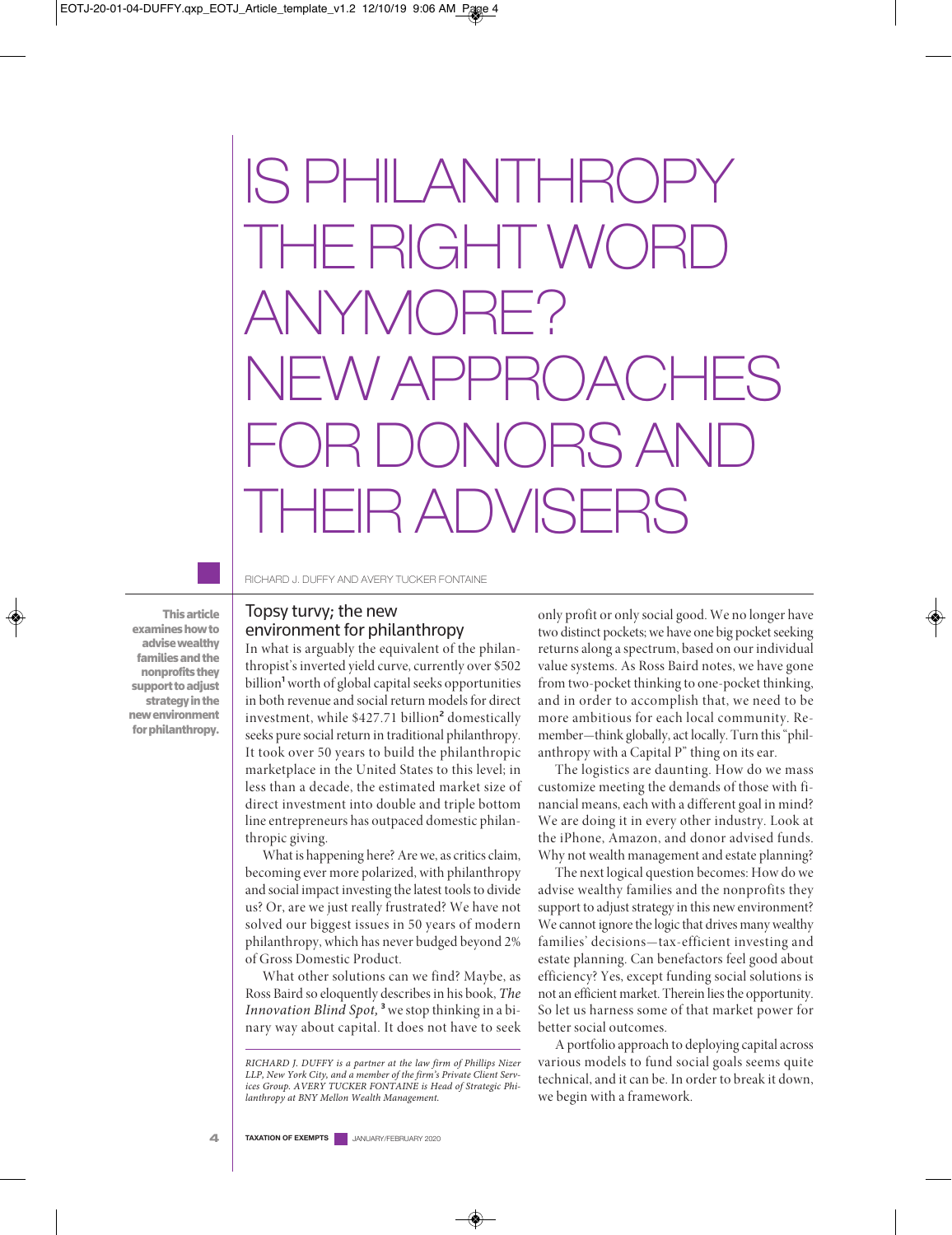#### **EXHIBIT 1**

Fund the Ecosystem: Social Investment Continuum



# The Social Investment Continuum

The Social Investment Continuum (a version of that created by the FBHeron Foundation) provides a basic outline to begin advising families, individuals, and nonprofits(see Exhibit 1). Because donors are using new methods of funding change, nonprofits also have to adapt strategy to meet burgeoning demand.

Let us focus first on donor behavior.

# How does this work?

Ultimately, where traditional philanthropy ends, new funding models, impact investing in particular, are picking up the baton to continue funding social innovations. Donors no longer have to choose between two polar organization types: nonprofit vs for-profit. Instead, donors can be both philanthropic and savvy investors across a spectrum of models aligned with their specific values. The idea that a good business model solves a problem, regardless of tax identification type, compels donors to think beyond traditional philanthropy.

What does it mean to deploy capital for good across both nonprofit and for-profit models?

**Education/at-risk youth example.** The Pearce Family**<sup>4</sup>** does not consider themselves extremely wealthy, but are comfortable and have means to share. The husband and wife have run a business for many years and are in the middle of succession planning. In discussions with their lawyer, they want to ensure their philanthropic ideals are passed on to the great-grandchildren they may or may not meet. They are aware, however, that times are changing and they want to tweak their philanthropy to be modern and meet the demands of their Generation X, Y, and Z children and grandchildren.

- **<sup>1</sup>** 2019 GIIN Impact Investor Survey, The Global Impact Investing Network (GIIN).
- **<sup>2</sup>** Giving USA 2019: The Annual Report on Philanthropy for the Year 2018.
- **<sup>3</sup>** *The Innovation Blind Spot*, by Ross Baird, September 2017, BenBella Books.
- **<sup>4</sup>** Fictitious family—for demonstration purposes.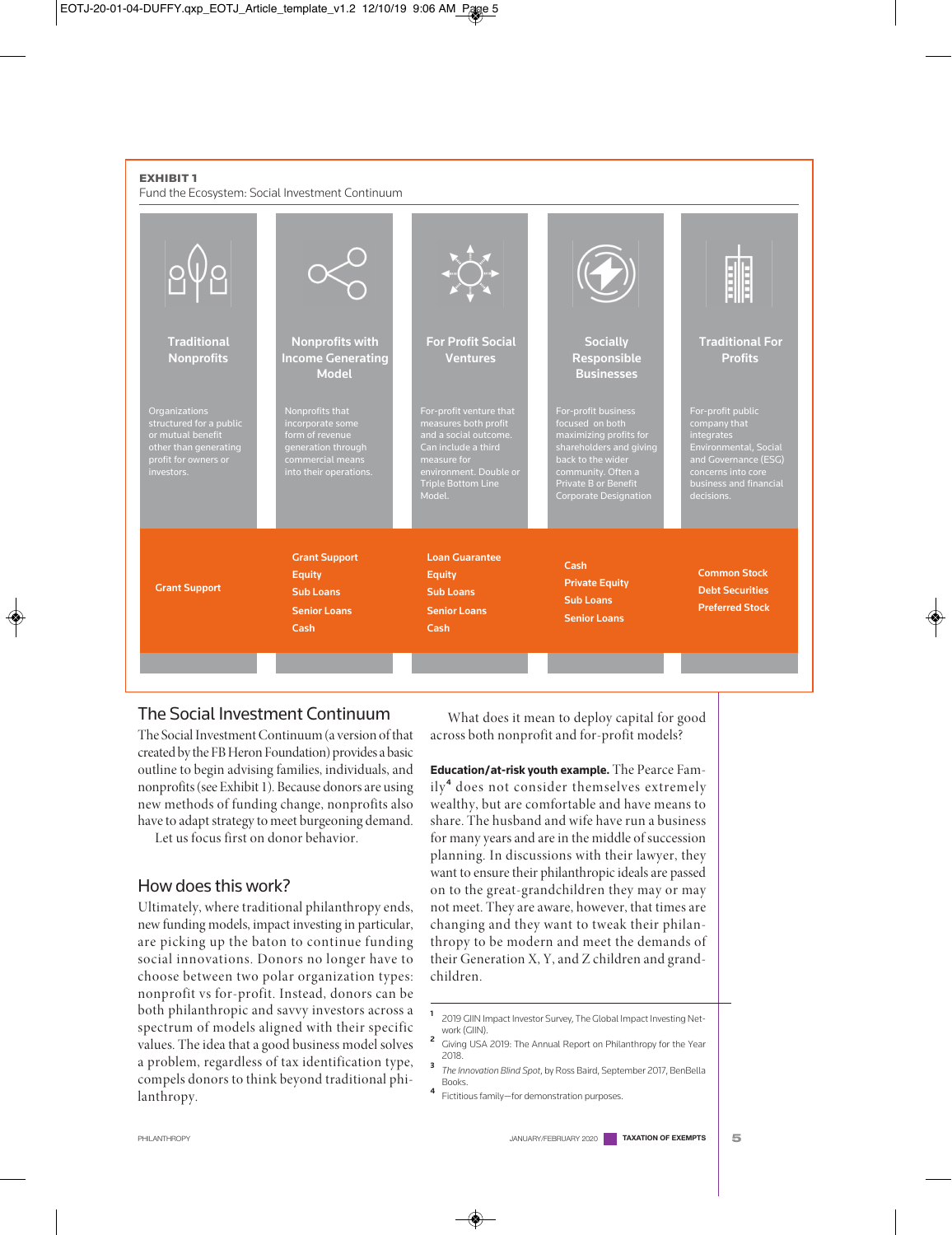#### **EXHIBIT 2**

Fund the Ecosystem: Organizing Your Philanthropy to Fund Models



Their passion has always been the value of education, with a focus on how to help low-incomestudents succeed. Recently, the Pearce Family has been frustrated with thecollege admissions scandals and is concerned about the best way to go about preserving their social values for future generations. Words like "philanthropy" and "legacy"seem too high-minded. They want to seeresults. They know their approach needs partnership across different kinds of models and new ideas. It needs disruption, so they consider the below options as a starting point:

- Nonprofits: Continue making grants to the institutions the family knows and loves-afterschool programs, scholarship programs, church programs, and alma maters.
- Nonprofit with revenue-generating model: Loan money to a nonprofit running a daycare program; provide equity, debt, or grant funding to a student loan nonprofit business model. For

example: grant to a community development finance institution (CDFI) making micro-loans to local entrepreneurs focused on education and at-risk youth issues. Pay for Success models work well here also.

- For-purpose social venture: Invest equity, debt, or sign a loan guarantee to support education technology startups using gaming, artificial intelligence (AI), and coding skills applicable to students, teachers, and school systems. For example: video games designed to reduce anxiety in children and young adults, models supporting early reading for first through fifth graders (data shows steep declines in graduation and earning rates if children cannot read on grade level by fifth grade).
- Socially responsible business: Invest in a company, perhaps a B-Corp, hiring from underserved communities or benefiting educational outcomes. For example: Education Funding Partners, Laureate Education, Better World Books, HoneyBee(addresses predatory lending practices for young adults building credit, paying off student loans, etc.).

**<sup>5</sup>** Fictitious family—for demonstration purposes.

**<sup>6</sup>** *The Creative Economy: How People Make Money From Ideas*, by John Howkins, November 2013, Penguin UK.

**<sup>7</sup>** P.L. 115-97, 131 Stat. 2054, 12/22/17.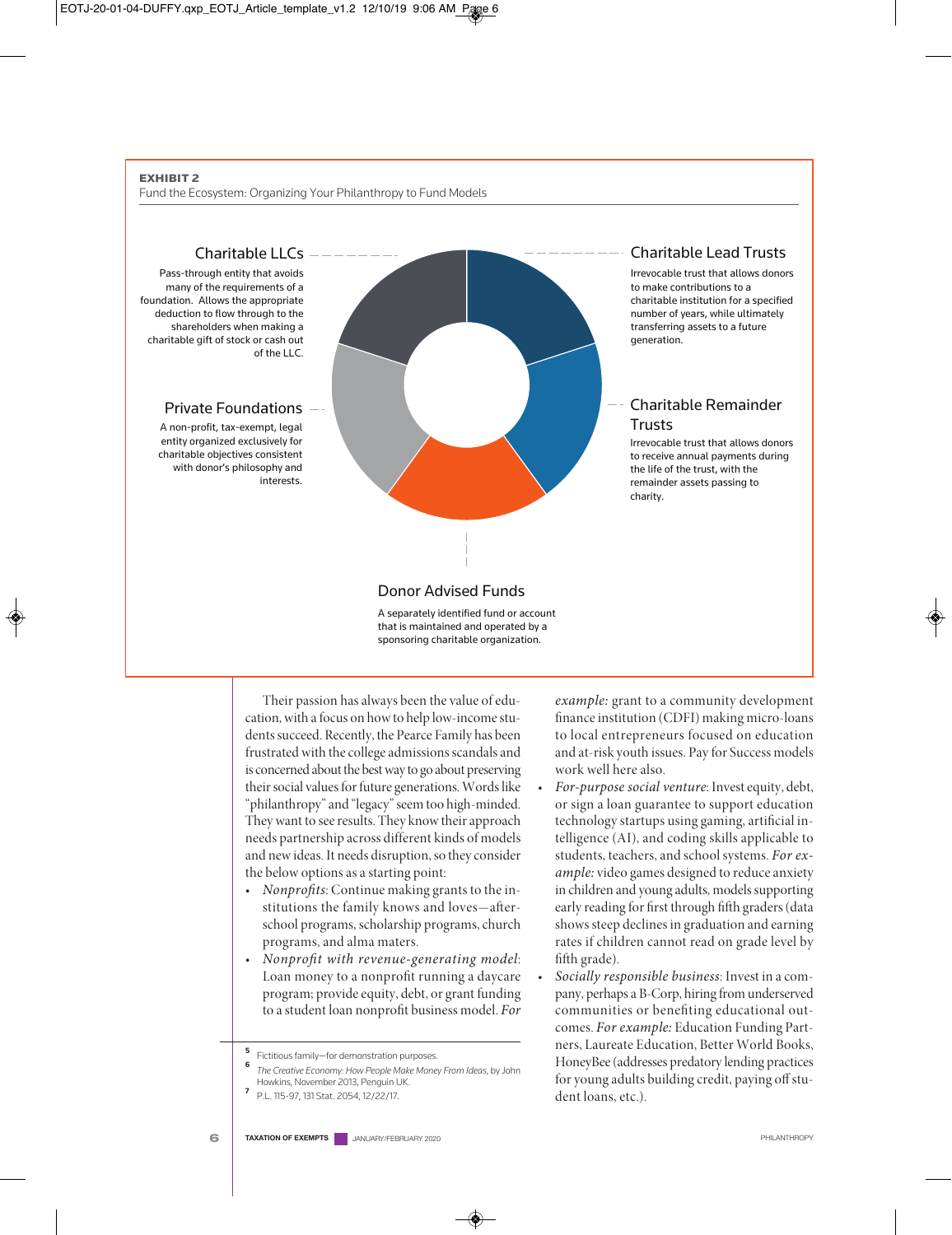#### **EXHIBIT 3**

Fund the Ecosystem: Deploying Capital to Reflect Values

|                                | <b>Traditional</b><br><b>Nonprofits</b><br>Organizations structured<br>for a public or mutual<br>benefit other than<br>generating profit for<br>owners or investors. | <b>Nonprofits with</b><br><b>Income Generating</b><br><b>Model</b><br>Nonprofits that incorporate<br>some form of revenue<br>generation through<br>commercial means into<br>their operations.                                  | <b>For Profit</b><br><b>Social Ventures</b><br>For-profit venture that<br>measures both profit and a<br>social outcome. Can<br>include a third measure for<br>environment. Double or<br>Triple Bottom Line Model.                              | <b>Socially Responsible</b><br><b>Businesses</b><br>For-profit business focused<br>on maximizing profits for<br>shareholders and giving<br>back to the wider<br>community. Often a Private<br><b>B</b> or Benefit Corporate<br>Designation. | <b>Traditional</b><br><b>For Profits</b><br>For-profit public company<br>integrating Environmental,<br>Social and Governance (ESG)<br>concerns into core business<br>and financial decisions.                                                                                                                                                                                      |
|--------------------------------|----------------------------------------------------------------------------------------------------------------------------------------------------------------------|--------------------------------------------------------------------------------------------------------------------------------------------------------------------------------------------------------------------------------|------------------------------------------------------------------------------------------------------------------------------------------------------------------------------------------------------------------------------------------------|---------------------------------------------------------------------------------------------------------------------------------------------------------------------------------------------------------------------------------------------|------------------------------------------------------------------------------------------------------------------------------------------------------------------------------------------------------------------------------------------------------------------------------------------------------------------------------------------------------------------------------------|
| Funding Type                   | • Grant Support                                                                                                                                                      | • Grant Support<br>• Equity<br>• Sub Loans<br>• Senior Loans<br>$\cdot$ Cash                                                                                                                                                   | · Loan Guarantee<br>• Equity<br>$\cdot$ Subloans<br>• Senior Loans<br>$\cdot$ Cash                                                                                                                                                             | $\cdot$ Cash<br>• Private Equity<br>· Sub Loans<br>• Senior Loans                                                                                                                                                                           | • Common Stock<br>• Debt Securities<br>• Preferred Stock                                                                                                                                                                                                                                                                                                                           |
|                                |                                                                                                                                                                      |                                                                                                                                                                                                                                |                                                                                                                                                                                                                                                |                                                                                                                                                                                                                                             |                                                                                                                                                                                                                                                                                                                                                                                    |
| Charitable Vehicle Application | • Charitable Lead Trust<br>• Charitable Remainder<br><b>Trust</b><br>• Private Foundation<br>• Donor Advised Fund<br>• Charitable LLC                                | • Charitable Lead Trust<br>• Charitable Remainder<br>Trust<br>• Private Foundation<br>(Grants, PRI, Pay for<br>Success)<br>• Donor Advised Fund<br>(grant or loan<br>quarantee)<br>• Charitable LLC (grant,<br>equity or debt) | • Private Foundation<br>(PRI, Pay for Success)<br>• Donor Advised Fund<br>(loan guarantee, equity<br>or debt)<br>• Charitable LLC (equity<br>or debt)<br>• All Vehicles: Direct<br>investment in social<br>venture fund for equity<br>or debt. | • All Vehicles: Direct<br>investment in B corps,<br>businesses solving a<br>social or environmental<br>problem, private equity<br>or debt for double or<br>triple bottom line<br>models, and social<br>venture funds                        | • All Vehicles: Debt or equity<br>investment in a<br>sustainably run business, a<br>business solving a social or<br>environmental problem,<br>responsible investment<br>strategies, private equity<br>or debt for double or triple<br>bottom line models and<br>social venture funds<br>• Divestment from<br>businesses that are not<br>aligned with personal<br>values or beliefs |

• Traditional for-profit companies: Invest in a traditional public company or investment strategy, such as an exchange-traded fund (ETF), mutual fund, private equity, or debt which involve refinancing student debt, funding education more responsibly, creating opportunities for the next generations, or tackling teen and young adult addiction, as examples.

Next, let us explore an example of donor behavior geared toward helping nonprofits compete in a disrupted environment as they fund across the spectrum.

**Arts/culture/creative economy example.** The Davis Family**<sup>5</sup>** has a multi-generational passion for the arts, which began with their great-grandparents' trips to Europe in the 1920s. Not only did they become collectors, but they also became advocates for the benefits of sound design in all areas of life. In the past 20 years or so, the concept developed by John Howkins in The Creative Economy**<sup>6</sup>** perfectly describes their view on the relevance and unique contribution the arts have in our social fabric.

Next generation: The family is bringing on their next generation and is interested in moving beyond pure check-writing philanthropy. They currently give to several museums and art collectives, but they are frustrated because their traditional philanthropy is beginning to feel stale. They often ask their professional advisers: Am I doing any good writing these checks? What am I accomplishing through philanthropy?

The professional advisers may hear these questions and assume the family is tiring of their philanthropic giving, which can be a misconception because often the opposite is true. The doubts/concerns we hear are often a request for help. Onesolution is to use the spectrum above to dive deeper into their interests and to expand the family's understanding of how many ways creative thinking and design principles are needed in today's economy.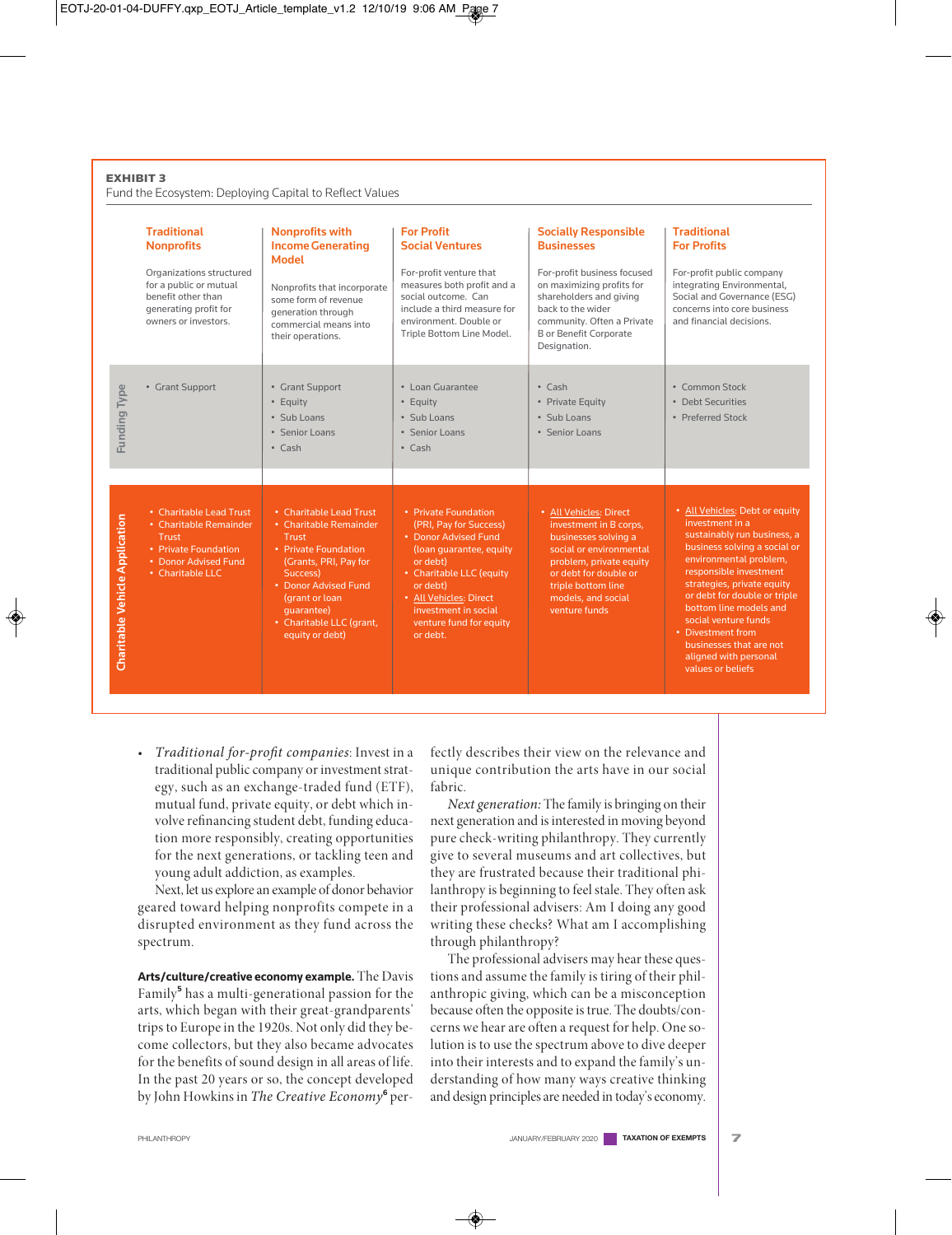What does it look like for the Davis Family to fund across the spectrum of social investment?

- Nonprofits: Continue making grants to the institutions the family knows and loves. Perhaps expand the traditional grant-making across various constituencies: children and teenagers, adults, arts funding in lower-income school districts. Or, partner with the same institutions specifically to help them compete more effectively. Fund a digital marketing position or vendor, fund overhead for improving technology systems, work to increase their capacity to partner across the spectrum. Another option: partner with a favorite museum to create a fund to invest in local creative economy entrepreneurs.
- Nonprofit with revenue-generating model: Loan money to restore an historic theater as the cornerstone of a downtown revitalization project. Fund public/private partnerships to improve outcomes in public school arts education programs. For example: aggregate effectiveness by lending or granting to a CDFI, making loans to local entrepreneurs focused

on creative economy models, usually local craftsmen, community revitalization projects, or any disrupter using a design-focused solution to solve environmental, education, or homelessness issues.

- For-purpose social venture: Invest equity, debt, or sign a loan guarantee to support arts education, technology startups using virtual reality, gaming, and design-centered problem-solving. For example: video games designed to reduce anxiety in children and young adults arerelevant here as well. ArtLifting (sells art/supports homeless population); Equinox Studios (affordable artist work space in Seattle).
- Socially responsible business: Invest in a company, perhaps a B-Corp, hiring from or benefiting the arts. For example: Etsy, Kickstarter, Patagonia, Creative Action Network, venture funds focused on social measures, like Village Capital, RSF Ventures, and SJF Ventures.
- Traditional for-profit companies: Invest in ETFs, mutual funds, or directly into companies addressing the targeted issues. Food security,

# **Services and Information**

# **TAXATION OF EXEMPTS**

#### **TO ORDER**

|                                            | <b>Subscription Department</b>                                      | 1-800-431-9025 |  |  |
|--------------------------------------------|---------------------------------------------------------------------|----------------|--|--|
| <b>FAX</b>                                 |                                                                     | 1-800-452-9009 |  |  |
| Internet                                   | http://store.tax.thomsonreuters.com/<br>accounting/Brand/WGL/c/3700 |                |  |  |
| Or mail to:                                |                                                                     |                |  |  |
| <b>Thomson Reuters</b>                     |                                                                     |                |  |  |
| P.O. Box 115008, Carrollton, TX 75011-5008 |                                                                     |                |  |  |

#### **CUSTOMER SERVICE**

| <b>Billing Inquiries, Back Issues,</b>       |                                      |                |  |  |  |  |
|----------------------------------------------|--------------------------------------|----------------|--|--|--|--|
|                                              | and Change of Address                | 1-800-431-9025 |  |  |  |  |
| Internet                                     | http://support.rg.thomsonreuters.com |                |  |  |  |  |
| Or send correspondence to the above address. |                                      |                |  |  |  |  |

### **TO PLACE AN AD**

| <b>Display or Classified Advertising</b> | 800-322-3192          |
|------------------------------------------|-----------------------|
| <b>FAX</b>                               | 651-687-7374          |
| E-mail                                   | terry.storholm@tr.com |

#### **EDITORIAL INQUIRIES**

**Phone** 201-536-4963 **E-mail** dan.feld@tr.com

## **Address to:**

Taxation of Exempts Thomson Reuters/WG&L 121 River Street, 10th Floor Hoboken, NJ 07030

#### **PERMISSION TO PHOTOCOPY**

| Contact:                          |              |
|-----------------------------------|--------------|
| <b>Copyright Clearance Center</b> | 978-750-8400 |
| <b>FAX</b>                        | 978-646-8600 |
| Or mail to:                       |              |
| 222 Rosewood Drive                |              |
| Danvers, MA 01923                 |              |

#### **TAXATION OF EXEMPTS is available on the Internet as part of CHECKPOINT from Thomson Reuters Tax & Accounting.**